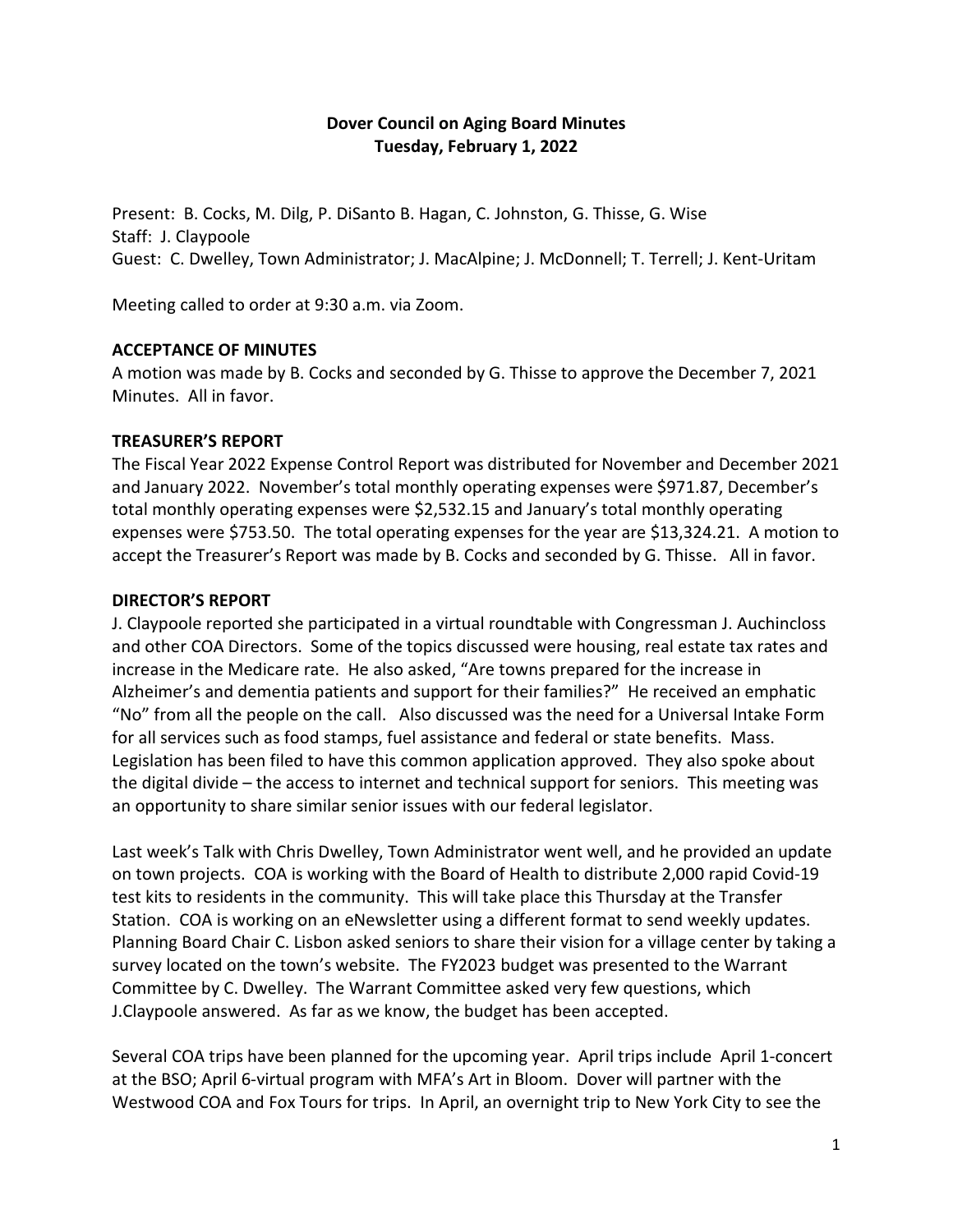9/11 Museum as well as the Broadway show, "Come From Away." In June, a trip to Casablanca by the Sea in Portland, Maine with a boat tour of the Casco Bay area as well as lunch. In July, a trip to Nantucket. In August, a trip to Narragansett for a lighthouse tour. In September, a trip to the North Shore Music Theatre to see "Little Shop of Horrors". Fox Tours requires everyone to show their vaccination card and wear a mask while traveling on the bus.

## **GIFTS AND GRANTS POLICY**

J. Claypoole stated that she previously emailed the COA and Friends Boards the Gifts and Grants policy as well as the Mass. General Law regarding gifts sent to her by C. Dwelley. She had also requested questions be emailed to her to share with C. Dwelley regarding this policy.

C. Dwelley began by answering the questions that were sent to him.

1. The Friends presently provide \$10,000 a year for COA's discretionary fund. This money is to be used for meals, programs, coffee, produce from Powisset Farm and trips. Can we break this down into a quarterly gift of \$2,500.00 to be approved by the Selectmen? *Yes, it can be done quarterly or given as an annual gift of \$10,000.00. This must be approved by the Selectmen. The Town has a template that departments use when presenting a gift or grant for acceptance.*

2. Presently, people stop by the COA office with either a check payable to the Friends or cash for membership. This money/check is placed in an envelope which is picked up weekly by the Friends Treasurer. Can this practice continue?

*There is no issue with this as long as COA staff are not directly soliciting funds for the Friends group.*

3. Before Covid-19, the Friends used the library's Community Room for Lifetime Learning classes. Since this is a municipal building, will the Friends need a permit? *No, as long as they follow the library's protocols as regards renting out or using rooms.*

4. If I give Janet \$25 in cash or check and ask her to go grab coffee for staff, can she take the money and not report it? If there are events where the Friends are there and they want to treat staff to coffee, can we treat staff for coffee?

*No, this does not have to be reported. If this is a practice the Friends wish to do on a weekly basis, then I recommend that you might want to consider following the protocol that was described in the first question, which was allocating a certain amount of money to the COA's discretionary fund in advance for the year.*

5. Does how you give the money make a difference? Does the amount of donation make a difference? Does the finality of the gift make a difference?

*No. But if there is a physical donation of supplies, then those should be reported. Same for cash in advance. The exception being that if the Friends group happens to be at an event or program and says why don't we go grab the staff some lunch for their hard work or go grab coffee for their hard work, that is ok to do without reporting.*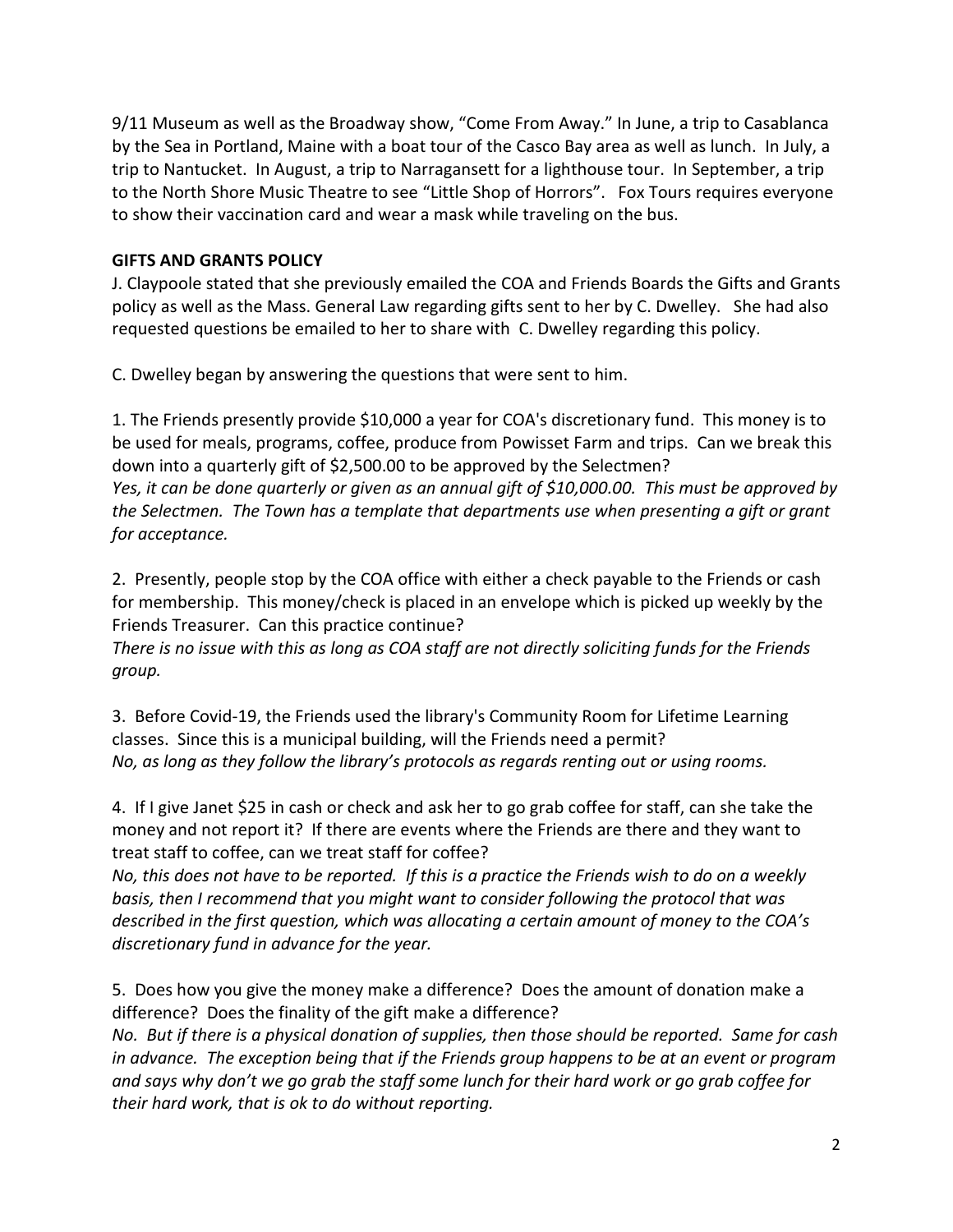At this point, C. Dwelley asked if there were any other questions. G. Wise asked about the Friends credit card. C. Dwelley thought the COA should have a credit card and identify the amount of funds that were available for the COA to use if they were to use that card and go through the proper procedure for the use of that grant or gift. Per Town policy, the COA may accept gifts within 30 days and then notify the Selectmen "as soon as practically possible."

A question was asked concerning Lifetime Learning classes. C. Dwelley stated if this is a Friends organized and sponsored event, then the Friends would be responsible for all the accounting and bills payable. The Friends would be responsible for the hiring of the instructors and paying all the expenses directly. All registrations would have to go directly to the Friends.

As this is a complex issue, C. Dwelley requested a follow up meeting with J. Claypoole to discuss further to determine the best path forward.

# **COMMUNITY CENTER BUILDING UPDATE Relocation Plans: Office and Programs**

J. Claypoole reported she received confirmation from K. Warnick that the move date is March 1. On February 28, all telephones and computers will be moved. Office is relocating to the Fireside Room on the lower level and a small office that sits in the hallway. A wall has been put in place between the Fireside Room and the kitchen to provide privacy. A table will be put in place in the kitchen for town employees to use for lunch. COA is in the process of packing and purging items if appropriate. The town is securing a trailer for COA to store items to access during construction and long term. Items will then be shifted to Whiting Road once this is updated for storage for COA and Parks & Rec. In Town Hall, a closet in the hallway is being cleared to place the COA refrigerator in. Medical equipment will be stored in the trailer. Fitness kits are being distributed with equipment to people who take COA fitness classes virtually. Staff has reached out to other community agencies to relocate programs. Mah Jongg will be relocated to the Library in March. Most Precious Blood Church has agreed that COA may use their parking lot for April's Grab and Go as well as Blue Moon bread distribution. COA may hold gatherings outside in the Spring.

# **CHAIRPERSON'S REPORT**

C. Johnston welcomed G. Wise as a full member of the Board rather than an Associate Member. The Selectmen will need to make this appointment. Due to the move, the March Board meeting has been changed tentatively to Wednesday, March 9 at 9:30 a.m.

# **FRIENDS OF COA REPORT**

G. Wise reported the Friends will not be holding a St. Patrick's Day brunch. The Annual Meeting is planned for April. We need to decide on the location of our BBQ. The American Legion is a possibility. J. Claypoole stated Powisset Farm has offered their site for events.

**BOARD MEMBER ANNOUNCEMENTS** – None.